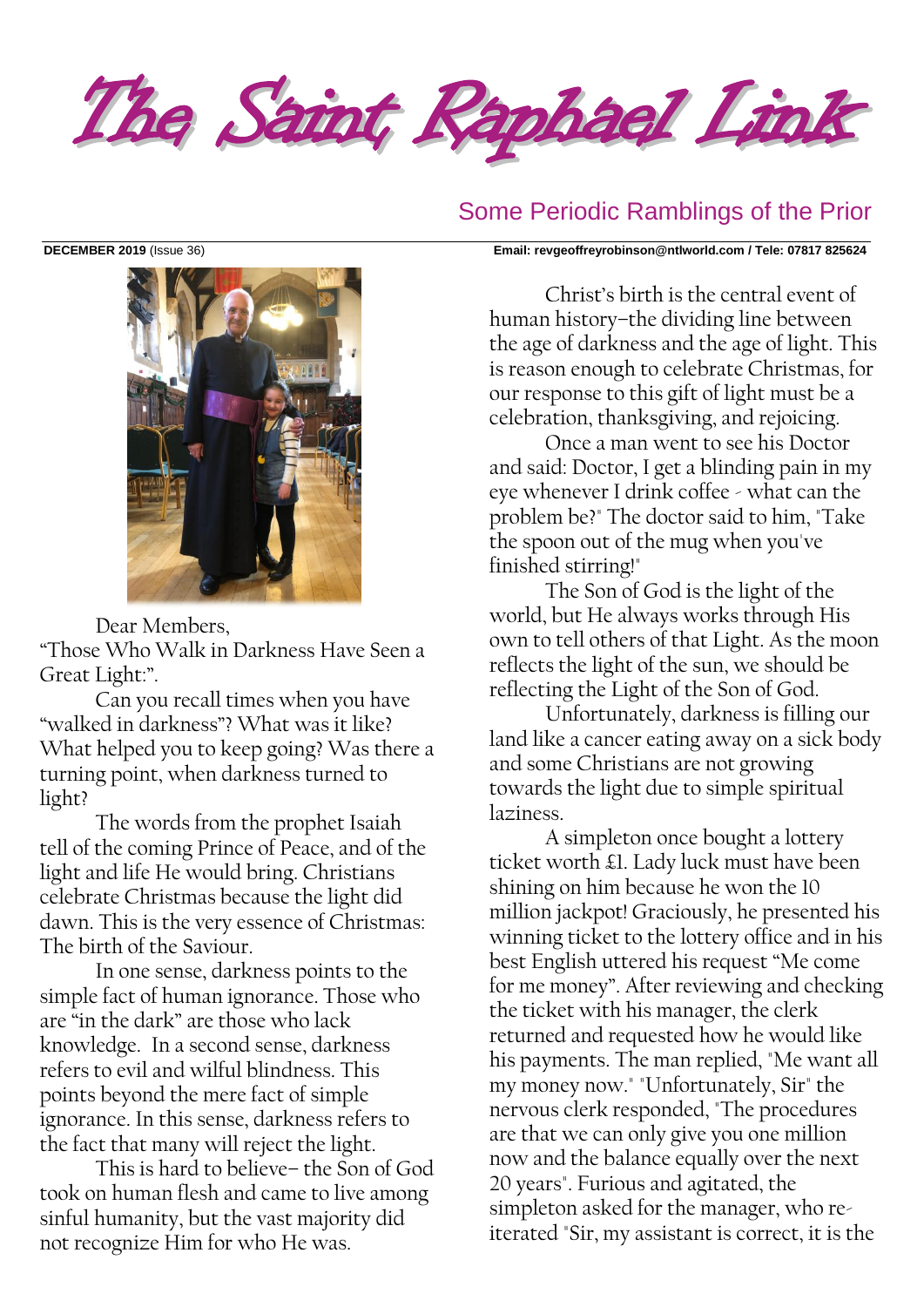regulation of the corporation that we initially pay you one million now with the balance paid to you equally over the next 20 years". Outraged, he slammed his hand on the desk and shouted in anger, "Gimme my money now or me wants a refund for the ticket!".

A perfect example of ignorance, or if you like - darkness.

So, perhaps this Christmas, we should all reflect on the words from the Prophet Isaiah when he said: 'Those who walk in darkness, have seen a great light".

Unfortunately, we live in a country where there is more darkness than light. More ignorance of God, than knowledge of Him and, more apathy than religious fervour.

Unless Christians begin to take their faith seriously our skylines will be filled with Minarets, without a trace whatsoever of spires and church towers!

Keep Christ in Christmas for if Christ has no place in our lives, we **are** in the darkness. Amen.

++Geoffrey – GRAND PRIOR



# **PLEASE PRAY FOR THE**

**SICK:** Beryl Anderton / Paul Shaw / Sheila Hogarth / Ruth Barr / Kathleen Roberts / Lesley Fudge / Thelma Thompson / Marlene

Addy / Tania Walker / Lidia Flemming / Paul Sheridan / Roy Howard / Albert Jones / Charlotte Park / Nicole Vendettuoli / Ivor MacFarlane / Shaun Humphries **/** Lucy Riding **/** Veronica Hawcroft / Amelia Radomski / Mary Flannigan / John & Mary Howard / Ida Simpson / Clarice Shaw / Tony Kirby / Sally Hayes / Nick Brooks / Bishop Gerard & Pam Crane / Ruth Moody & family / Brigitte Duffett / Archbishop Norman & Dorothy Dutton / Keith & Joan Warren / Eileen Duffy / John Langham / Marjorie Hooley / Harry Shaw / Derrick Hawkins Doreen Morgan / Ian Weatherall / Lilian King / Benedicta Bocaoco / Magdi Abdel Sayed / Luish Sao / Rodrigo Miranda / Anne Stephen / William (Bill) Collier / Geoff

Lamb / Bev & Barrie Chester / Roy Taylor / Chris McKenna / Barbara Lee / Hazel Smith / Dave Johnson / Johnny & Pat Williamson / Betty Edgecombe / Margaret Waterhouse / Richard Bentley / Brian Warner / Mukhtar Begum / Bob Lee / Lesley & Mick / Sandra Mass – (wife of +Klaus) / Alice Beer / John Acaster / David Howe / Mary Ayrton / Alison Marshall / Patrick McConnell / Janet Illingworth / Alex Hamilton / Joan Crawford.

## **GUESS THE LOCATIONS 1. Lancaster Castle**

**2. Hastings Pier**



**THE REAL MEANING OF CHRISTMAS**



It's that time of year again. December has come and with it all the joys of Christmas. But what is the real meaning of Christmas? Is it the gifts under the tree, the lights in the windows, the cards in the mail, turkey dinners with family and friends, snow in the yard, stockings hanging in the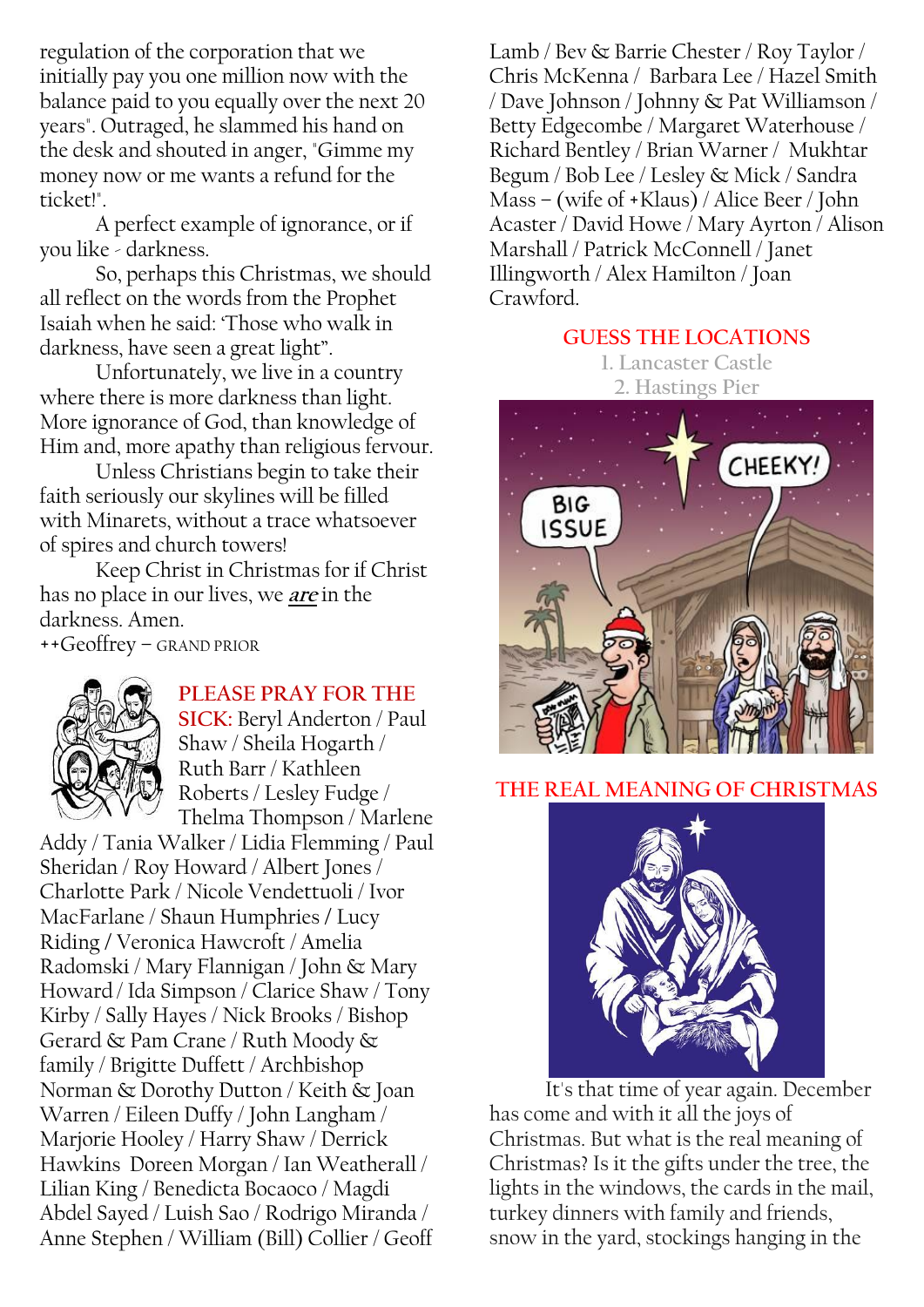living room, and shouts of "Merry Christmas" to those who pass us in the streets? Is this really Christmas?

For many people, Christmas is a time of sorrow. They don't have the extra money to buy presents for their children, family, and friends. Many are saddened at Christmastime when they think of their loved ones who will not be able to come home for various reasons. Turkey dinners may be only a wish and not a reality for some.

Yet, Christmas can be a season of great joy. It is a time of God showing His great love for us. It can be a time of healing and renewed strength. You see, Christmas is when we celebrate the birth of the Christ child. God sent His Son, Jesus, into the world to be born. His birth brought great joy to the world. Shepherds, wise men, and angels all shared in the excitement of knowing about this great event. They knew this was no ordinary baby. The prophets had told of His coming hundreds of years before.

The star stopped over Bethlehem just to mark the way for those who were looking for this special child.

**Luke 2:4-19** says: "So Joseph also went up from the town of Nazareth in Galilee to Judea, to Bethlehem the town of David, because he belonged to the house and line of David. He went there to register with Mary, who was pledged to be married to him and was expecting a child. While they were there, the time came for the baby to be born, and she gave birth to her firstborn, a son. She wrapped him in cloths and placed him in a manger, because there was no room for them in the inn.

And there were shepherds living out in the fields nearby, keeping watch over their flocks at night. An angel of the Lord appeared to them, and the glory of the Lord shone around them, and they were terrified. But the angel said to them, "Do not be afraid. I bring you good news of great joy that will be for all the people. Today in the town of David a Saviour has been born to you; he is Christ the Lord.

This will be a sign to you: You will find a baby wrapped in cloths and lying in a manger." Suddenly a great company of the heavenly host appeared with the angel, praising God and saying, "Glory to God in the highest, and on earth peace to men on whom his favour rests."

When the angels had left them and gone into heaven, the shepherds said to one another, "Let's go to Bethlehem and see this thing that has happened, which the Lord has told us about." So they hurried off and found Mary and Joseph, and the baby, who was lying in the manger. When they had seen him, they spread the word concerning what had been told them about this child, and all who heard it were amazed at what the shepherds said to them. But Mary treasured up all these things and pondered them in her heart." *(NIV)*

Why did He come? Why did God send His son to this sometimes cruel and hard world? He sent Jesus to us so that one day, He would grow up to become a very important part of history. His story (history) is one of truth, love, and hope. It brought salvation to all of us. Without Jesus, we would all die in our sins.

Jesus was born so one day the price could be paid for the things we have done that are wrong. The Bible says that all have sinned. We are all born with a sin nature. We do things that do not please God. Through the sins of Adam and Eve, we have all inherited that sin nature. We need to have that removed. The only way is through Jesus. Jesus came so He could die on the cross for ALL of our sins. If we believe that Jesus died for our sins, we can ask Him to come into our hearts and forgive us. Then, we are clean and made whole. We can know that heaven is a place where we can go to when this life is over.

"But if we confess our sins to him, he is faithful and just to forgive us our sins and to cleanse us from all wickedness." *1 John 1:9 (NLT)*

We can truly be happy at Christmas! No matter what may be happening, we can